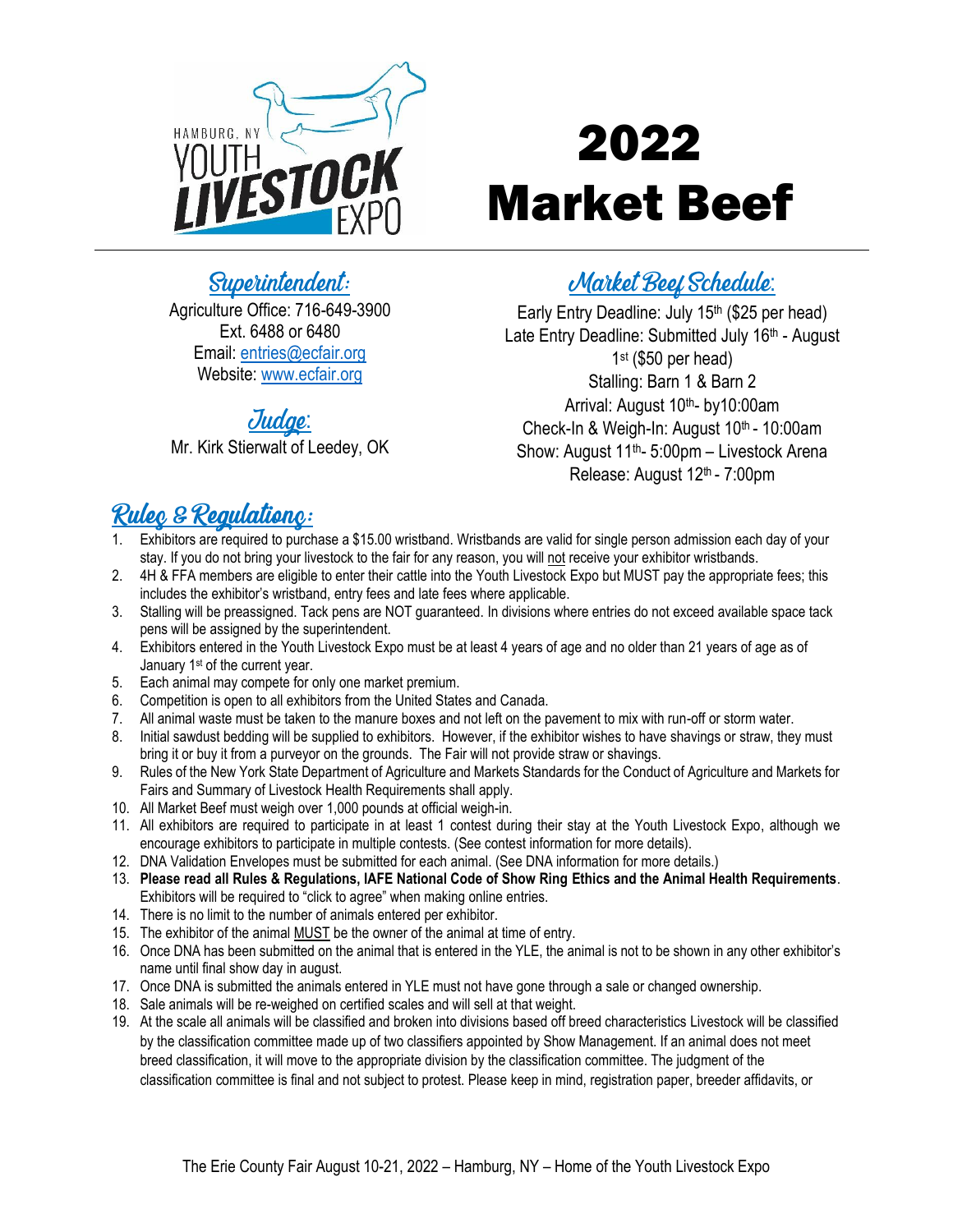other paperwork is not considered in the classification process. Eligibility for the class is determined only by visual appraisal, as evaluated by classifiers appointed by Show Management.

20. If you are planning on camping in the livestock lot, please note that payment does not guarantee a spot. You will be notified & refunded if camper lot is full.

## Contecto:

- 1. Each exhibitor MUST compete in at least one contest in addition to showing (market & showmanship) their animal to participate in the Youth Livestock Expo.
- 2. There will be Top 5 Sweepstakes Winners selected per rotation. Once all contests are complete and judges' results are in, the points will be tallied. Exhibitor's overall points will consist of their highest market points, highest showmanship points and highest single contest points. *(Example: John Doe has 10 Market Goat Points, 8 Market Lamb Points, 8 Goat Showmanship Points, 10 Lamb Showmanship Points, 5 Marketing Points, and 20 Interview Points. The final sweepstakes points for John Doe will come from his market goat, lamb showmanship, and interview for a total of 40 points.)*
- 3. Payouts for Sweepstakes per rotation (First Rotation 8/10-8/12 Second Rotation 8/15-8/18)
	- a. Grand Champion- \$100 and a Banner
	- b. Reserve Grand Champion- \$75 and a Banner
	- c. Honorable Mention- \$50 and a Banner
	- d. 4<sup>th</sup> Overall- \$25 and a Banner
	- e. 5<sup>th</sup> Overall- \$15 and a Banner
- 4. Contests available:
	- a. Interview Each participant will sit with a panel of judges that will be conducting a "mock" interview for a job.
	- b. Marketing Contest- Each exhibitor will be required to market their animal to panel of judges.
	- c. Stall Decorating- Using the fair theme "A Roaring Good Time" exhibitors are asked to decorate their stalls fitting the theme. All decorations must stay amongst your allotted stall space. Get creative!
	- d. Educational Poster- This poster should be related to the species you are showing (if showing multiple, take your pick). Judging for this contest will take place at your stall.
- 5. To avoid long wait times, each exhibitor will be required to sign up ahead of time for each contest they want to participate in.
- 6. Awards ceremonies will be held on Friday, August 12 at 6pm for first rotation, and Thursday, August 18 at 6pmfor second rotation in the Livestock Arena.

### Herdemanchip:

Three Herdsmanship awards will be given out to the swine exhibitors. Herdsmanship will be judged daily by management, but not announced until the end of the stay. Awards are 1<sup>st</sup> place: \$50 and a banner, 2<sup>nd</sup> place: \$25, 3 rd place: \$15.

#### **The following criteria will be considered for Herdsmanship judging:**

- 1. Cleanliness & neatness of aisles, pens, bedding, and animals.
- 2. Promptness in getting animals into the show ring and competence in show ring.
- 3. Courtesy to fellow breeders, spectators, and others during the exhibit.
- 4. Personal appearance, including neatness and cleanliness of clothing in and out of the show ring.
- 5. Systematic and neat arrangement of feed, feed pans, bedding, tack, etc.
- 6. Stall decorations that tie with the Fair theme will receive bonus points.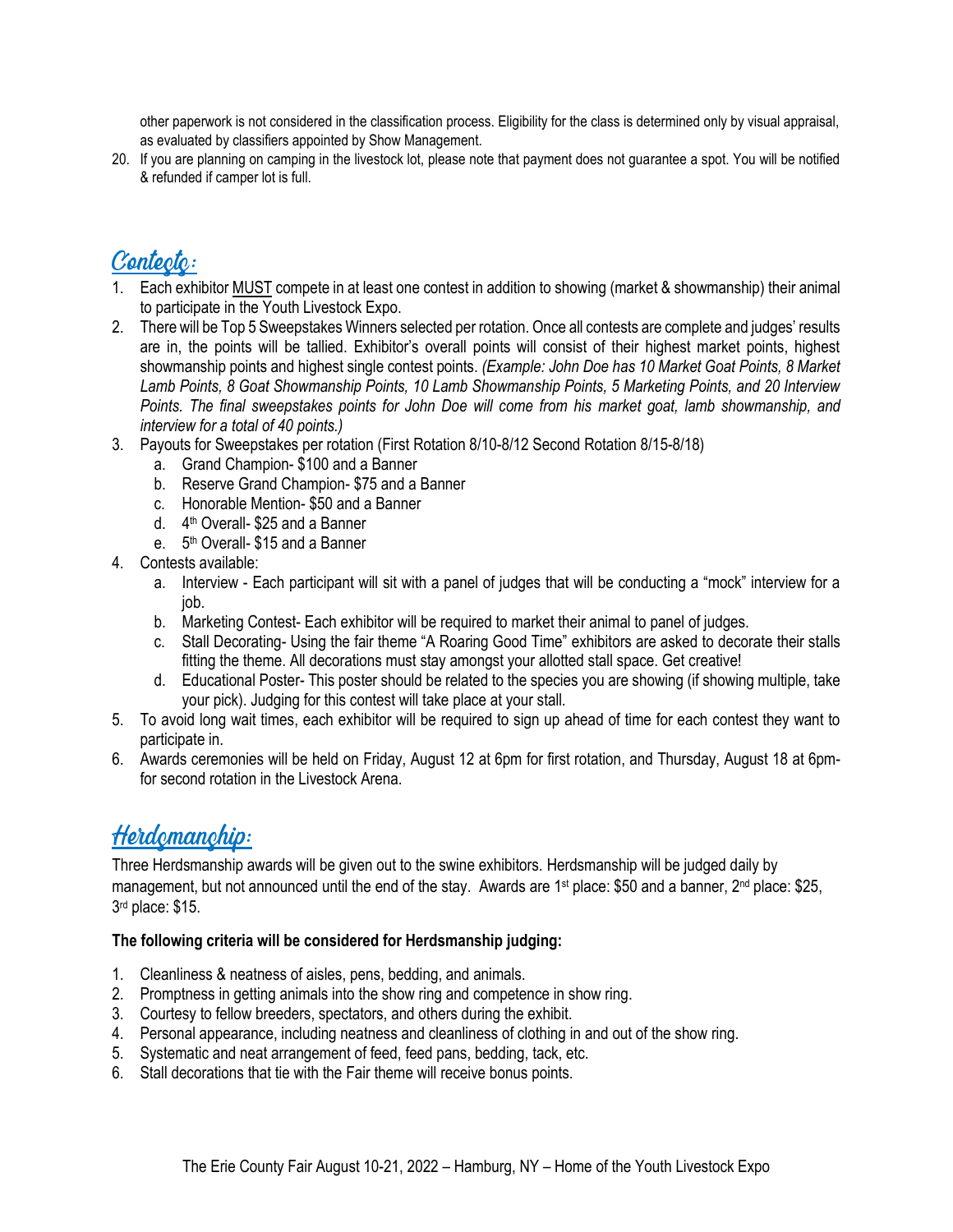#### Tack Vendor:

Twist of Fate Tack Shop will be on site during the duration of the Erie County Fair. Reach out to them with your supply order! Phone: 860-759-9335.

#### **Auction:**

- 1. The top two placing New York animals (doesn't have to be the Grand or Reserve) in each specie will qualify for the sale.
- 2. ONLY residents of New York State will be able to sell, if you reside outside of New York State you will be unable to sell your animal through the Youth Livestock Expo.
- 3. If you are one of the top two placing animals and are from New York, you have the option of selling your animal. The exhibitor must notify the Youth Livestock Expo staff of their decision to sell or not by 9am of day following the show.
- 4. 6% commission will be taken out of the checks on all animal sales for the Youth Livestock Expo to cover expenses.

#### DUGA:

- 1.All Youth Livestock Expo Market Animals must have DNA samples submitted to the Erie County Agriculture Offices by appropriate deadlines. **All DNA validation envelopes will be species specific and color-coded (goats-green, lambs- purple, beef-gold, swine- pink).**
- 2. All DNA must be post marked by June 15<sup>th</sup> of the current year. The YLE is not responsible for lost or misdirected mail. **Certified mail with return receipt is recommended.**
- 3.Hair will be used for DNA validation on all species. DNA Validation envelopes must be ordered from the Erie County Agricultural Society office. Only 2022 YLE DNA Validation envelopes will be accepted. Please follow the instructions for collecting hair samples exactly. Should the original sample not be a valid sample, the animal may be disqualified, and no monies will be paid.
- 4. There is no limit on the number of DNA samples that an exhibitor may submit.
- 5.Animals must be individually identified. The following forms of identification must be used. The identification on the animal must exactly match the identification on the DNA validation envelope.
	- a. Market Swine- must be identified by a federal 840 tag number and ear notches. Official ID's must start with 840 and must have the US shield on them.
	- b. Market Steers/Heifers- must be identified by a Federal 840 tag number.
	- c. Lambs must be identified by a scrapie ID number\*. Entire ID number including state ID and herd/flock number\*\* is required.
	- d. Goats must be identified by a scrapie ID number\*. Entire ID number including state ID and herd/flock number\*\* is required.

**\*Since scrapie tags can occasionally be lost, it is recommended that you also tattoo the lamb or goat and record the tattoo number on the front of the DNA envelope.**

**\*\*Scrapie tag numbers vary greatly; however each tag will include a state identified, herd number and animal number. The scrapie tag number on the DNA envelope must include the entire ID number as listed about and must EXACTLY match the number on the scrapie tag at check-in.** 

6.Any discrepancies at check-in will be the responsibility of the exhibitor and the animal may be disqualified from the show. Should additional DNA testing be allowed (only if approved by show officials and determined on an individual bases), the cost to the exhibitor with be \$150 payable immediately by cash or credit card only. After testing is completed, any exhibitor showing an animal without a matching DNA sample will be subject to consequences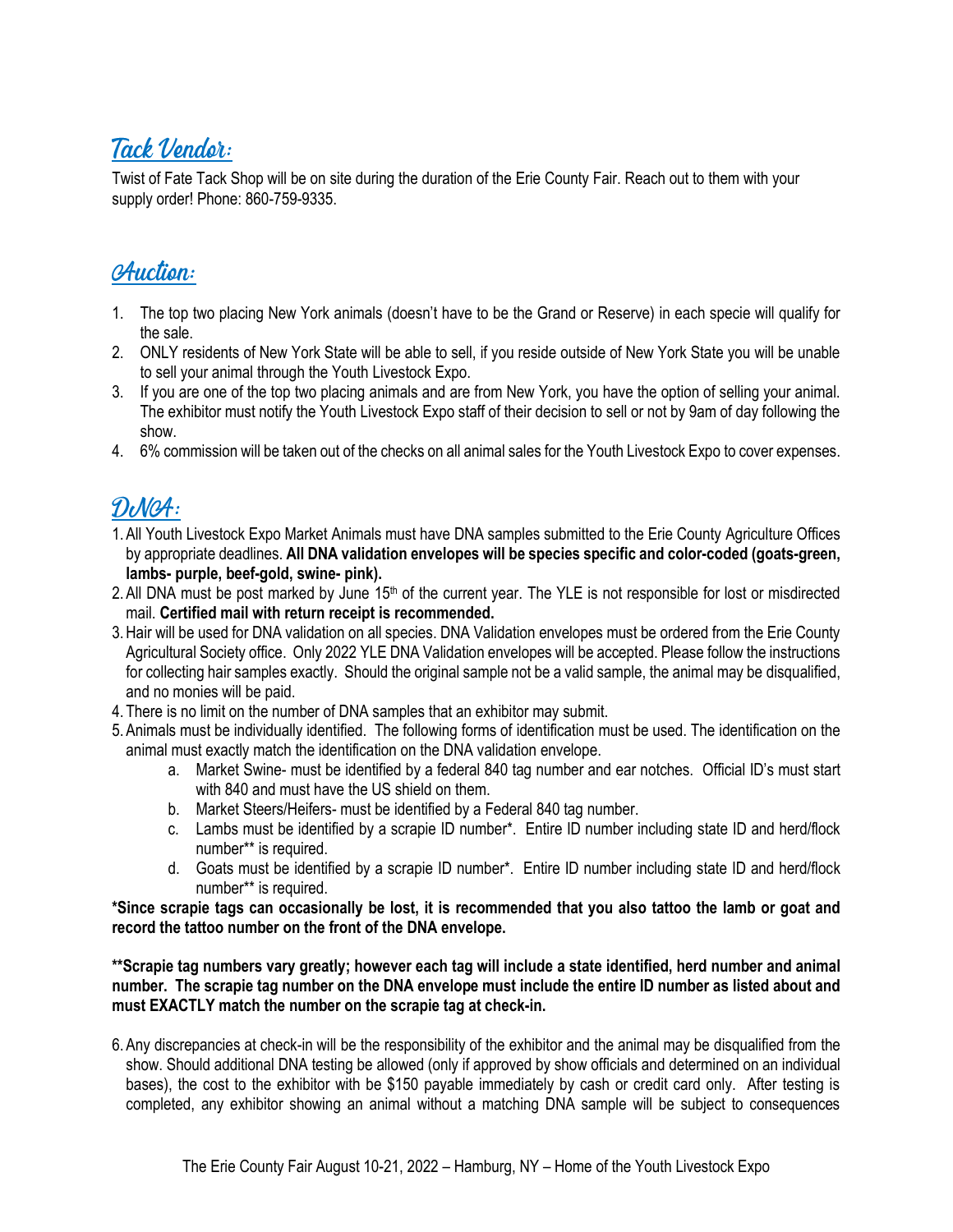determined by YLE management, including but not limited to, disqualification of animal, forfeiture of all monies, and suspension from showing at the Youth Livestock Expo.

- 7.Siblings (two or more individuals have one common parent) may submit DNA samples on the same animal if all siblings are involved in the care and management of the animal. Names and signatures of each sibling must appear on the DNA Validation Envelope when it is submitted. Siblings may submit DNA samples on the same animal but may not enter the same animal in the show. All DNA Validation Envelopes from the same family should sent int he same envelope.
- 8.DNA provides proof of ownership. Except for the sibling rule above, market animals can only have DNA submitted by one exhibitor. If multiple DNA samples are received for the same animal by multiple exhibitors, the animal and the exhibitors may be disqualified from the show.
- 9. DNA validation does not constitute an entry in the 2022 Youth Livestock Expo. Regular entry procedures must be followed; early entry deadline is July 15th. Visit [www.ecfair.org](http://www.ecfair.org/) for more details on entering.
- 10. Should it be necessary to return your 2022 YLE DNA Validation Envelopes for any reason (lack of signatures, etc.) there will be a \$10.00 reprocessing fee.

**Note: DNA Validation Envelopes/ hair samples submitted to the Youth Livestock Expo on all junior market animals become property of the Youth Livestock Expo. Exhibitors relinquish any claim to said envelopes and samples when submitted as proof of ownership. Validation envelopes/samples are stored in a secured environment and are destroyed in due time following the show.** 

#### Divicionc:

**Market Divisions** *\$25 Early Entry Fee / \$50 Late Entry Fee (per head)* **Market Heifers Market Steers-** *Classified at the scale (see rule # 19) Class Payouts: \$50/\$40/\$30/\$20/\$10 Division Payouts: \$100/\$75* Grand Champion - \$1000 and Banner Reserve Grand Champion - \$750 and Banner

Honorable Mention - \$500 and Banner Fourth Overall - \$300 and Banner Fifth Overall - \$200 and Banner Sixth – Tenth Overall - Banner

**Cattle Showmanship Divisions** *\$10 Entry Fee* **Pee-Wee Showman (Ages 4-8) Junior Showman (Ages 9-12) Intermediate Showman (Ages 13-16) Senior Showman (Ages 17-21)**  *Class Payouts: \$50/\$40/\$30/\$20/\$10 Division Payouts: \$100/\$75* Grand Champion Showman- \$1000 Reserve Grand Champion Showman- \$750

#### Releace Schedule:

For your safety and the safety of the public the Erie County Fair has a release schedule protocol. This program was designed to eliminate the congestion of trucks and trailers on the Fairgrounds during release times. Each exhibitor will